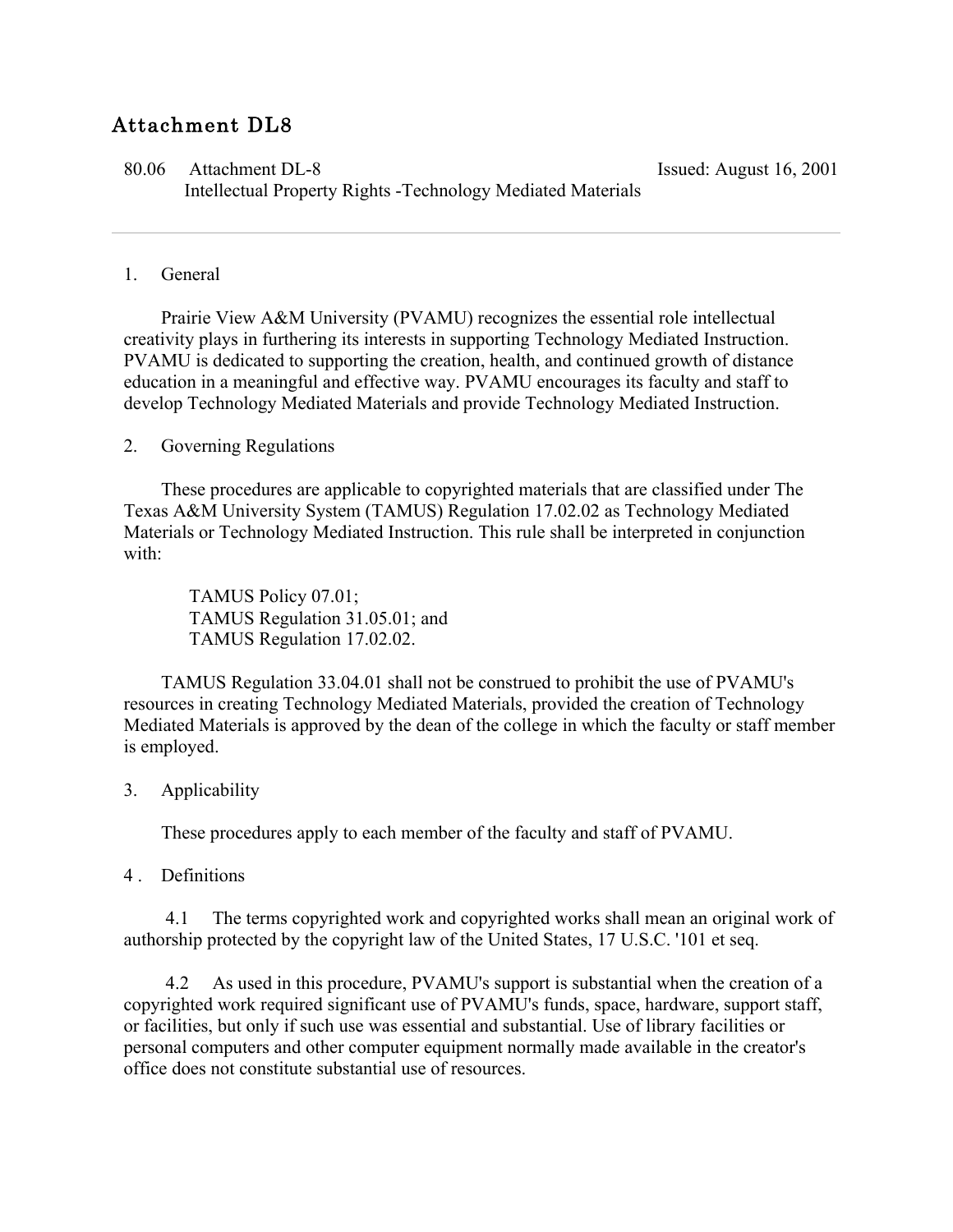4.3 The term creator shall refer to a member of PVAMU's faculty or staff that creates Technology Mediated Materials or Technology Mediated Instruction.

 4.4 The terms Technology Mediated Instruction and Technology Mediated Materials shall have the meaning specified in paragraphs 3.1 and 3.2 of TAMUS Regulation 17.02.02.

 4.5 The term work for hire shall have the meaning specified in paragraph 5.1.2 of TAMUS Regulation 17.02.01.

 4.6 The term plan shall mean a written outline prepared by a creator that specifies the Technology Mediated Materials the creator proposes to develop and how they will be used in Technology Mediated Instruction. The plan shall specify the time the creator plans to devote to creating the Technology Mediated Materials. The plan shall also specify the extent PVAMU's funds, space, hardware, support staff, or facilities will be utilized in the development of the Technology Mediated Materials. The plan shall also contain a method to divide any income that may be earned by licensing or sale of the Technology Mediated Materials that are proposed to be developed. The creator shall disclose any conflicts of interest the creator may have in the development of the Technology Mediated Materials at the time the plan is submitted for approval.

5. Creation, Use, and Ownership

 5.1 The creator shall, prior to creating Technology Mediated Materials, submit a plan to the dean of the college where the creator is employed. The dean shall review the plan and determine if the proposed Technology Mediated Materials are consistent with the mission of PVAMU and if it is feasible to allow the creator to have the time away from the creator's normal duties to develop the Technology Mediated Materials. If the dean approves the plan, the dean and the creator shall jointly determine whether or not PVAMU's support of the plan is substantial.

 5.2 In all cases where the dean and the creator jointly determine that PVAMU's support of the Technology Mediated Materials is not substantial, the creator shall own the copyrighted work. In such cases, PVAMU shall have a fully paid license to use the Technology Mediated Material and to make a reasonable number of copies of such materials for educational purposes.

 5.3 In all cases where the dean and the creator jointly determine that PVAMU's support of the Technology Mediated Materials is substantial, PVAMU shall own the copyrighted work. In all cases where the Technology Mediated Materials are developed without obtaining approval of a plan, PVAMU shall own the copyrighted work. If substantial support was provided or if a plan was not approved prior to the time the Technology-Mediated Materials were created, PVAMU may, at its discretion, relinquish its rights, in whole or part, to ownership of or income received by licensing the Technology-Mediated Materials. Any request by the creator for PVAMU to relinquish its rights, in whole or part, to Technology Mediated Materials covered by this paragraph shall be approved by the dean of the college where the creator is employed and by the Provost and Vice President for Academic Affairs.